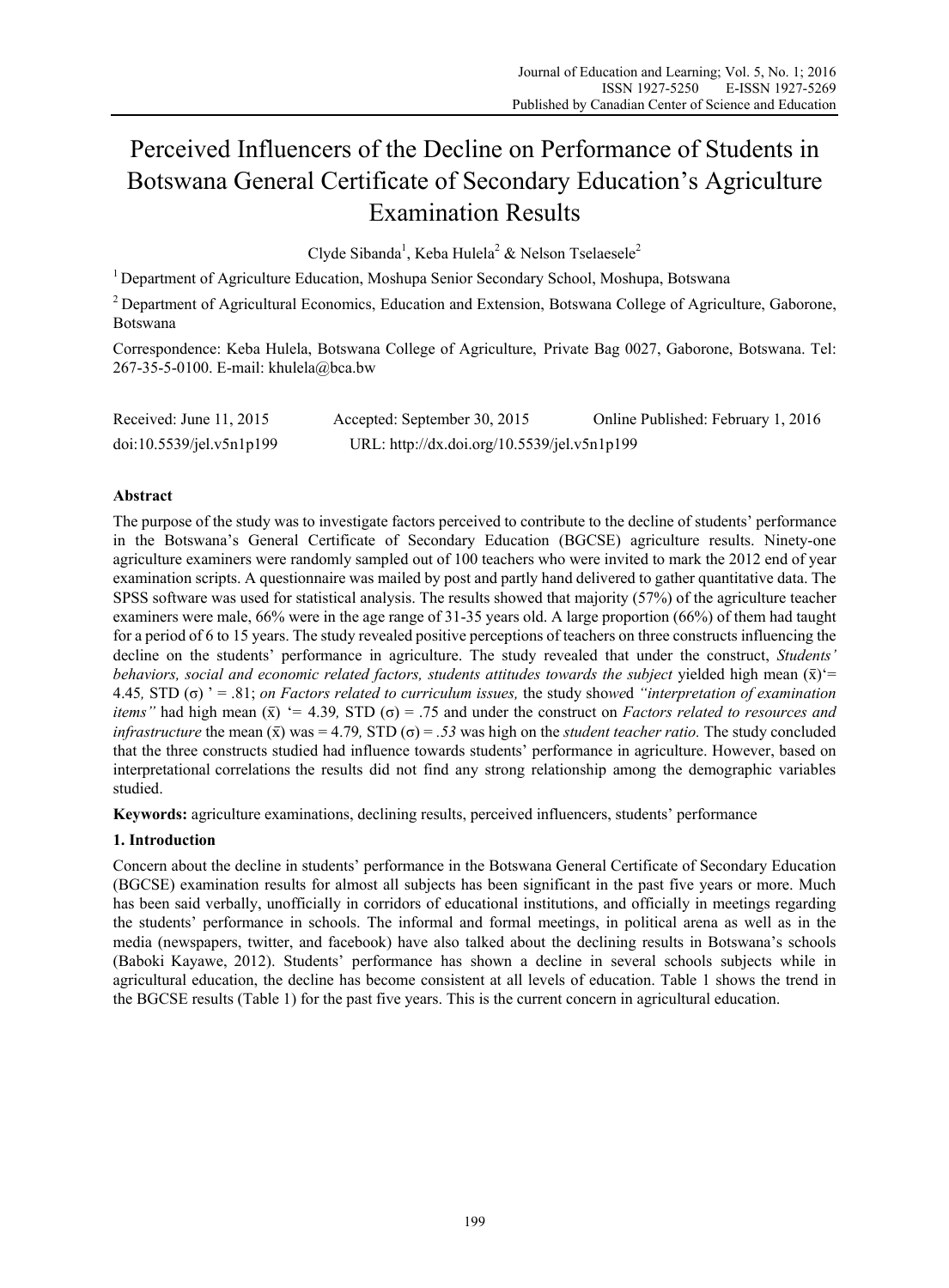| Year  | Candidate population | Proportions $(\%)$ of A, B & C pass |
|-------|----------------------|-------------------------------------|
| 2007  | 12,043               | 60.18                               |
| 2008  | 12,106               | 55.84                               |
| 2009  | 13,299               | 50.95                               |
| 2010  | 11,680               | 47.34                               |
| 2011  | 11.731               | 40.52                               |
| Total | 60.859               | Ave = $50.97\%$                     |

Table 1. BGCSE candidates with A, B, & C pass % in between 2007 to 2011

Source: Botswana Examination Council (2011)

Agricultural Education is a component of the Botswana General Certificate of Secondary Education (BGCSE) program. The subject is an important one in schools throughout for the majority of the people in rural areas of Botswana rely on agricultural activities as a source of livelihood; therefore, it was imperative to raise concern when students fail the subject. Agriculture in schools is a popular option compared to other subjects in senior secondary schools curricula and a compulsory practical subject in junior secondary schools (Hulela & Miller, 2003). As indicated by Hulela and Miller, agriculture was introduced into schools for the purpose of preparing students for diverse career opportunities; therefore student's low performance in the subject should be viewed with apprehension.

The consistent decline in students' performance in agricultural education as observed in primary schools, junior secondary and senior secondary schools could be attributed to several factors as pointed out in the reports by FAO and UNESCO (2005). The reports stated that, in some parts of the world there have been some changes in the agricultural markets, reduced government interventions, the decreased growth of the industry and services affecting the agriculture industry. This transformation has had an influence on higher education of agriculture. In Kenya, Njoroge and Orodho (2014) reported a decline in the number of students enrolling in agriculture whereas the attitudes toward the subject were found to be positive. The study further reported that instructional resources such as tools and equipment as well as land for farm demonstration were inadequate in schools.

In the Southern African region as pointed out by Wallace and Nilsson (1997) and Vandenbosch (2006) important innovations in Agricultural Education and Training (AET) programs have been made. According to Wallace (1992) such innovations included long-term training that relates to both formal and non-formal education. Unfortunately, these innovations have not been able to address the changing patterns of demand for trainees because of the "unresponsiveness to changing patterns of demand influenced by the changing roles of public and private sectors" (Wallace & Nilsson, 1997). In South Africa for example, the general performance of students in schools has mainly been affected by factors such as "lack of resources, discipline and poor morale, problems concerning the implementation policies, and inadequate parental involvement" ( Legotlo, Maaga, & Sebego, 2005, p. 113).

Previous research studies by Hejazi and Omidi (2006) in Iran, Waheed (2009) in Nigeria and by AAAE (2011) in the United State of America concluded that factors that influenced students' performance in agricultural education included among others those related to the school characteristics (curriculum), teacher related and resources for teaching the science of agriculture in schools. The list of factors included the child as a learner and parental guidance (Waheed, 2009), According to Darling-Hammond and Post (2000), "…teachers are important to students' success, excellent principals are critical to a school's success and to its ability to attract, retain and mobilize able teachers" (p. 128). The same sentiments were shared by Schwerdt and Wuppermann (2008) who suggested that "teachers matter for student learning and achievement" (p. 1) what remains a mystery could be the characteristics of a good quality teacher (ibid.).

According to Mayer (2002) research studies have shown that the income of parents have been found to have effect and influence on "children's cognitive test scores, behaviour problems, socio-emotional functioning, mental health, physical health, educational attainment, teenage childbearing, and labour market success in early adulthood" (p. 8). According to Mayer there is enough evidence to suggest that the income of a parent is significant in early life of a child to realize school results. The study also suggested a correlation between performance and students' characteristics which was found to be positive with "every dimension of child's well-being". Thus, careers in agricultural education as indicated by Esters and Bowen (2005) were a matter of individual students' choice. Research studies by Nonis and Hudson (2006) and Ukpong and George (2013) have also demonstrated that academic performance can also be influenced by the time students give to their studies.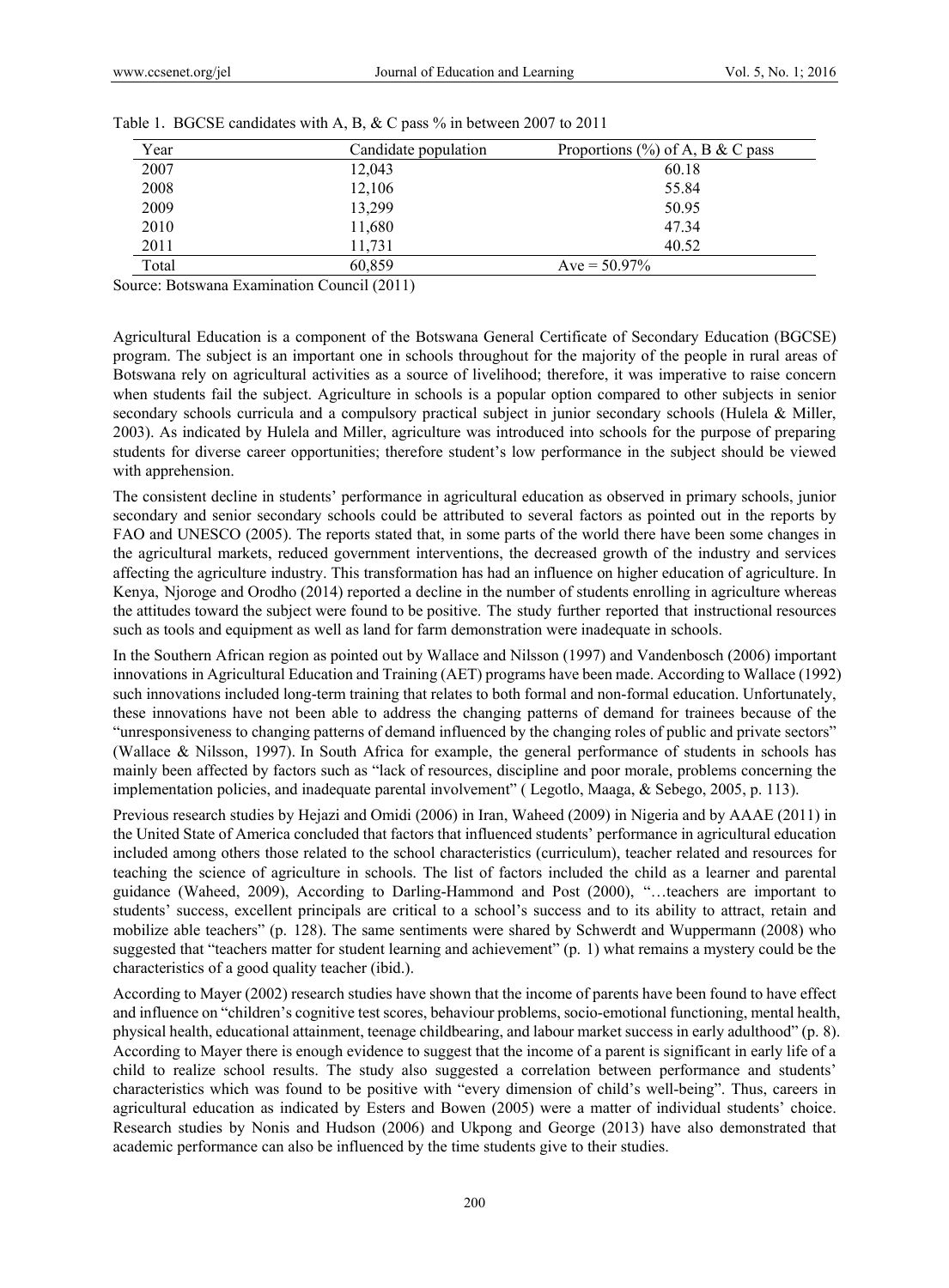According to Owens, Zinnah, Annor-Frempong and Obeng (2000) the poor performance of African national extension systems is often linked to the low educational level and dwindling motivational levels of most frontline extension personnel. Thus, implying that performance of students in agricultural education examinations at all levels become important and worth noting if the economy of a country is to rely on agriculture (Alam et al., 2009). The purpose of the study was to determine factors perceived to contribute to the decline of students' performance in the Botswana's General Certificate of Secondary School Education (BGCSE) agriculture results. The specific objectives of the study were to:

- 1) Examine the demographic characteristics of teacher markers who marked the 2012 agriculture examinations.
- 2) Describe the factors perceived to influence students' performance in agriculture BGCSE examinations.
- 3) Determine the inter-relationship between examiners characteristics and selected constructs studied.

#### *1.1 Theoretical Framework*

Two theoretical frameworks guided the understanding of this research. The first theoretical framework of this study was developed from the theory of experiential learning with the assumption that the practical agriculture offered in Botswana schools involved students in keeping livestock and growing crops as well as preparing reports to add value to their understanding and achievement in class. According to Kolb, Boyatzis and Mainemelis (1999) experiential learning is whereby knowledge is created through the transformation of experience from the combination of grasping concepts which results in realistic experience hence the expectation to perform well in the subject. The four stages in Kolb theory best describes the BGCSE agriculture practical teaching component in which it takes into account the Concrete Experience (CE), Abstract Conceptualization (AC), Reflective Observation (RO), and Active Experimentation (AE) thus making the subject easy to grasp. The theory clearly postulates that the teaching of agriculture should be based on concrete experiences which should contribute positively to students' performance.

This theoretical framework is also based upon the practicality of the subject which employs hands-on and scientific practices in agricultural education as described by Edelson (1997). Authentic education is based on Dewey's theory of experiential learning and scientific investigations in the classroom (Knobloch, 2003). This, implies that students of agriculture at BGCSE level were exposed to solving real life problems in the field and laboratory experiments to understand the concepts. The principles in this theoretical framework hypothesised that learning in this manner prepares students to improved performance, high application, positive attitudes towards agriculture and careers in agriculture (Edelson, 1997).

The second theoretical framework pointed out by Agunloye (2011) and Waheed (2009) is that low performance in schools was influenced by several factors hence no one single idea takes the lead in this aspect. Agunloye (2011) identified key challenging points in school processes that result in low performance and suggested a conceptual model referred to as the Domains of School Performance (DoSP), to apply to Chronically Low-Performing Schools (CLPS) in order to assist in turning them around as depicted in Figure 1. The understanding of this concept is that performance of a child is based on several factors such as the "changing demographics, low socio-economic environment, dysfunctional student home-life, high student mobility, lack of parental support, and substance abuse" (p. 76). In addition, as stated by Leithwood, Louis, Anderson and Wahlstrom (2004) effective leadership is one of the factors that contribute to students' performance.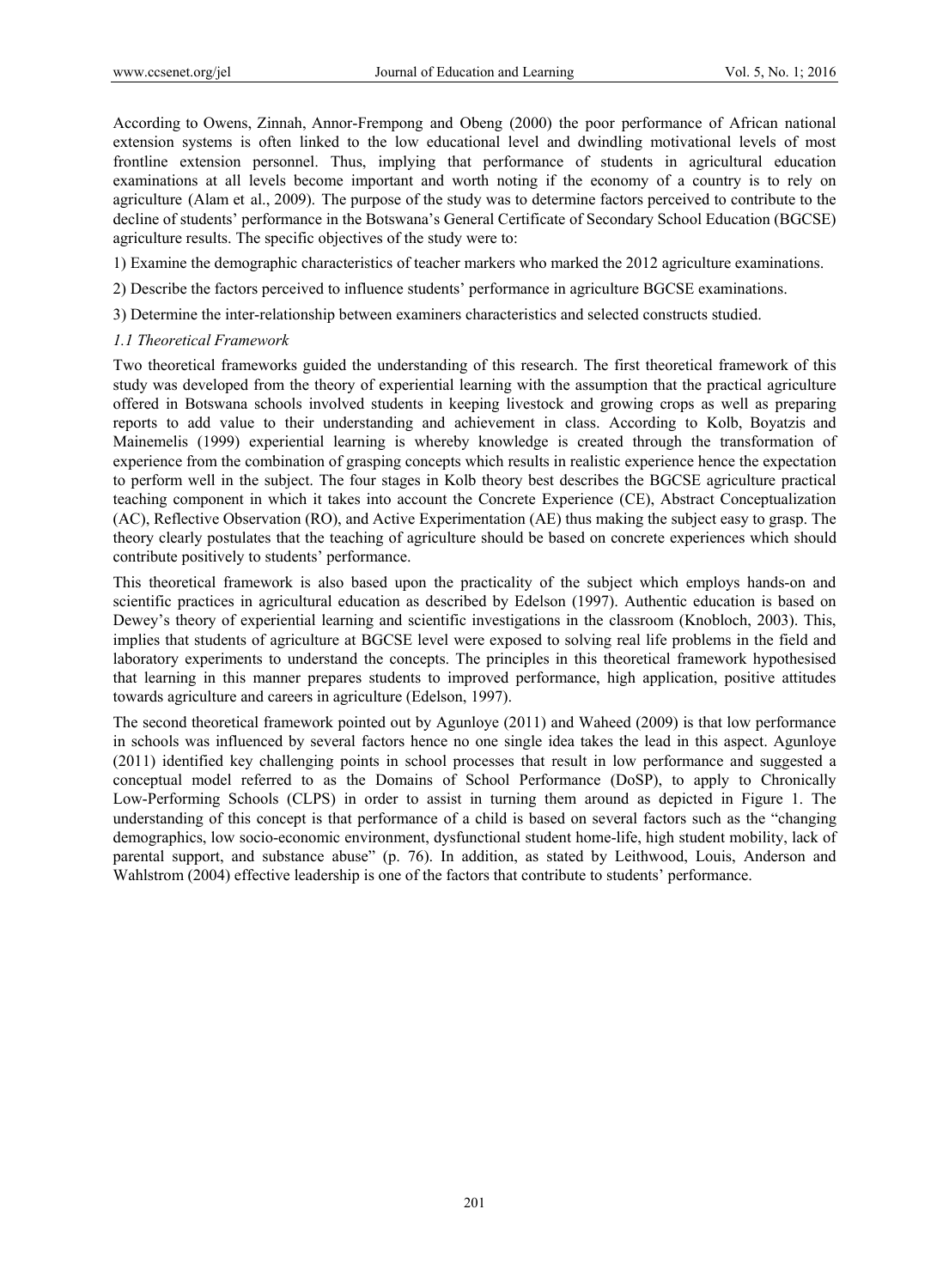

Figure 1. Diagnostic framework of factors leading to chronically low performing schools. Source: Agunloye, 2011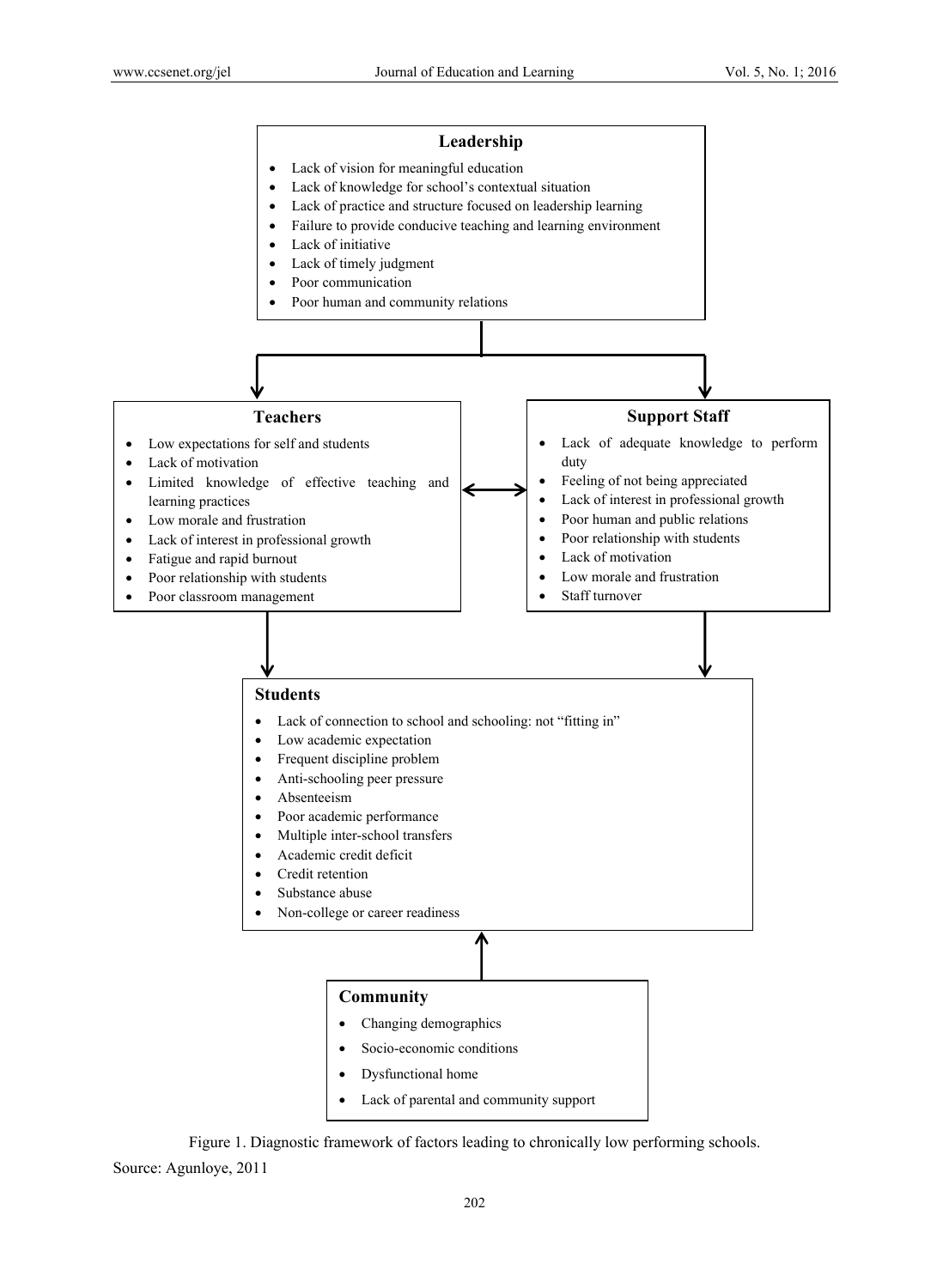## **2. Methodology**

## *2.1 Design of the Study*

This is a descriptive study. The purpose of the study was to describe factors perceived by teachers as influencing the performance of students in the Botswana General Certificate of Secondary Education (BGCSE) agriculture examinations in the past five years (2007-2011).

## *2.2 Population and Sampling Procedures*

The study targeted one hundred agriculture teacher examiners employed by the Botswana Examination Council (BEC) in collaboration with the Ministry of Education & Skills Development (MoESD) in 2012 who marked, graded and entered students' scores in the score cards for processing. The Krejcie and Morgan (1970), formula was used to decide on the sample size from the list obtained from the Department of Secondary Education. A probability random sampling was conducted to draw a sample of 91 teachers' ensuring that every member of the teacher markers surveyed had an equal opportunity of being chosen to participate in the study (Ary et al., 2006). Each member of the examiners in the list was assigned a distinct identification number from 1 to 100. The researchers used the data editor menu of the IBM Statistical Package for Social Sciences (SPSS) version 20.0, to click on data and scrolled down to click on "Select Cases". The dialog box appeared showing 91 subjects selected out of the one hundred (100) population of teachers. This was a random sampling used to determine the sample size.

## *2.3 Data Collection Instrument*

To collect data, a closed ended questionnaire was developed by the researchers guided by Ary et al. (2006) and Salkind (2002). The first part of the questionnaire requested the teacher examiners to provide their personal information. In part two, respondents were given rating scales to rate: (a) the extent to which they perceived the *students' behaviors*, *as well as social and economic related factors* that could influence students' performance in agriculture, (b) the extent to which the listed curriculum constructs could influence performance of students, and (c) resources and infrastructure related factors could have influence on students' performance. The statements were anchored on a likert type scale as;  $1 =$  Strongly No Influence;  $2 =$  No influence;  $3 =$  Influence;  $4 =$  Moderate Influence; and 5 = Strong Influence for teachers to check as appropriate.

# *2.4 Validity and Reliability*

To validate the instrument for collecting data, a team of experts in Agricultural Education in the Department of Agricultural Economics, Education and Extension (AEE) at Botswana College of Agriculture was used. The experts assessed the questionnaire for its content validity. The Cronbach's (alpha) values measuring the instrument reliability was computed and ranged from .65 to .81. The coefficient value was high enough to be depended upon in data collection (Tavakol & Dennick, 2011).

## *2.5 Data Collection Procedures*

The agriculture examination markers were surveyed one day before the start of the 2012 BGCSE marking session. A questionnaire which had previously mailed by post and partly hand delivered was distributed when the teacher converged at marking centers to gather quantitative data. The markers were asked to respond to the questionnaire by indicating their level of agreement to the statements describing variables related to issues of curriculum, students' characteristics, teaching resources and infrastructure on students' performance in the agriculture.

## *2.6 Data Analysis*

The data were analysed using Statistical Package for Social Sciences (SPSS) version 20.0 software. Descriptive statistics such as means, standard deviations and percentages were used to interpret and describe personal characteristics and factors perceived to have influence on performance. To interpret the results from the Likert type scale as described, the average means  $\leq$  2.49 denoted less influence and means  $\geq$  2.50 denoted influence. Bivariate statistics were used to express strengths of relationships between demographic characteristics and perceived variable factors. The results for each factor are presented in the subsequent discussions.

## **3. Results and Discussions**

## *3.1 Objective 1: Personal Information of Teacher Markers*

Table 1 shows that the majority (57%) of the agriculture teacher examiners surveyed were males. This result implies that the teaching of agriculture in secondary schools in Botswana was still dominated by male teachers. Some 66 % of respondents were aged between 36 years old and above which implied that the majority of agriculture education teachers in Botswana are older. Regarding the teaching experience, there was an equal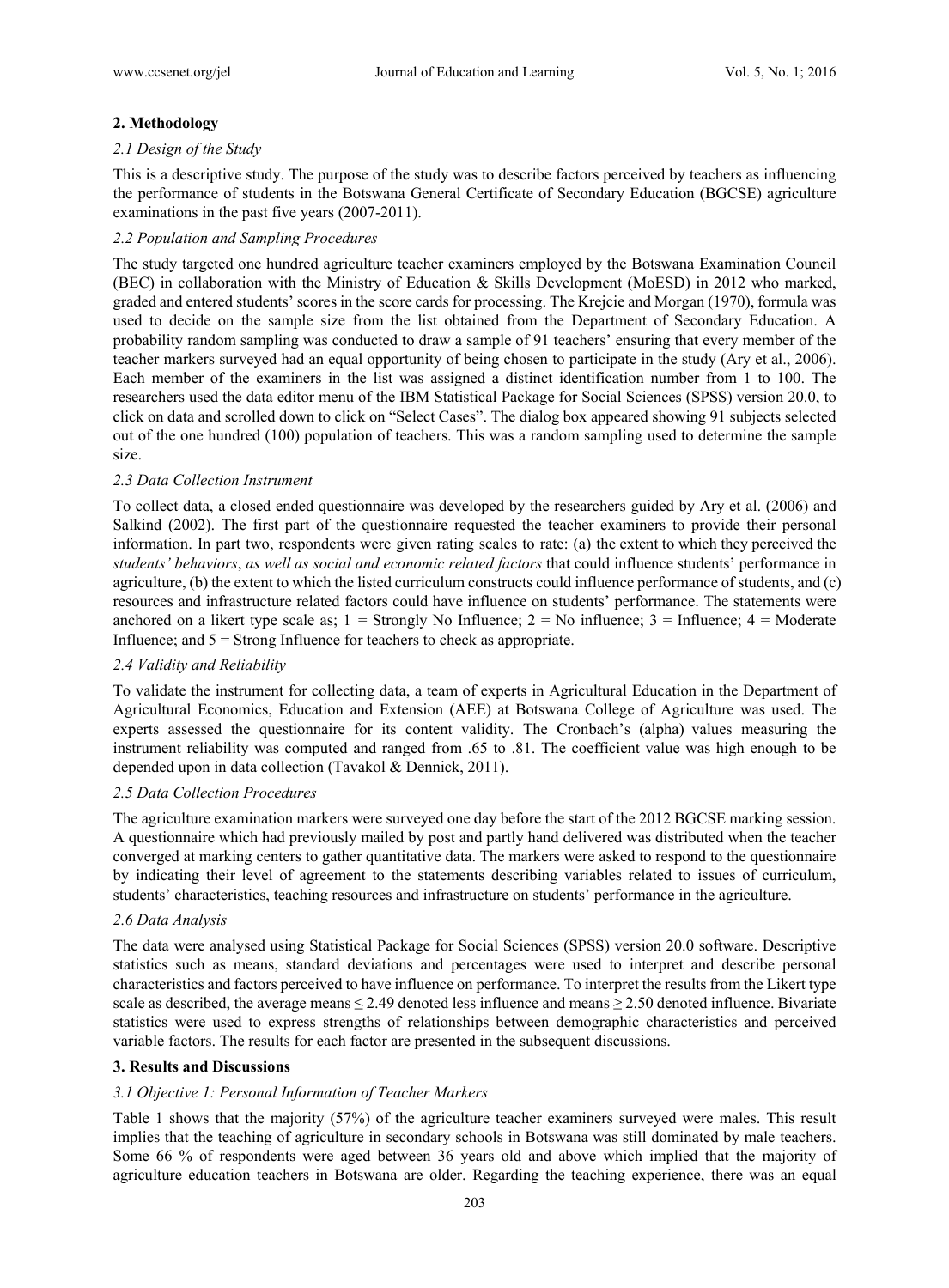proportion of 33% between the category of those who taught agriculture education for a period of 6 to 10 years and 11 to 15 years respectively while 21 percent of the respondents had been working for a period of 16 to 20 years. This means that the majority of teachers surveyed had enough experience in the teaching of agriculture in schools and therefore would likely be experienced and knowledgeable with marking and grading of examinations scripts. The results also showed that four percent (4%) of the markers had a period of 21 years in the field of teaching. while nine percent (9%) had marked 16 to 20 scripts per hour, 71% were senior teachers grade one, 18% had served as heads of department and a large number (86%) held a Bachelor of Science degree in Agricultural Education. Only 9% indicated that they had Master of Science degree in Agricultural Education while an insignificant proportion (2%) held diploma in secondary education.

It can be concluded that even though the majority of teachers surveyed were found to be adequately experienced in teaching, majority had minimal experience in marking examination scripts although had the right education qualification of Bachelor's degree. Therefore, the decline in students' performance should not be associated with teachers' personal characteristics such as education level and experience in teaching alone. Research studies as shown by Hightower et al. (2011) have shown that effectiveness of a teacher in the classroom is not influenced by a single factor. Thus the decline in agriculture results could have been affected by factors like labour unrest (teachers going on national strike) a factor that was not addressed in the study but important to research on. Based on the results in Table 2, it can be concluded that the majority of the markers were generally slow in marking scripts per hour.

| Characteristics as variables               | Frequency $(F)$  | Percentages (%) |
|--------------------------------------------|------------------|-----------------|
| <b>GENDER</b>                              |                  |                 |
| Female                                     | 39               | 43              |
| Male                                       | 52               | 57              |
| AGE                                        |                  |                 |
| 26 to 30 years old                         | $\tau$           | 8               |
| 31 to 35 years old                         | 24               | 26              |
| 36 years old and above                     | 60               | 66              |
| <b>TEACHING EXPERIENCE</b>                 |                  |                 |
| Less than 5 years                          | 8                | 9               |
| 6 to 10 years                              | 30               | 33              |
| 11 to 15 years                             | 30               | 33              |
| 16 to 20 years                             | 19               | 21              |
| 21 years and above                         | $\overline{4}$   | $\overline{4}$  |
| <b>TEACHING POSITION</b>                   |                  |                 |
| assistant teacher                          | $\mathbf{1}$     | 1               |
| Senior teacher grade 11                    | 6                | 7               |
| Senior teacher grade 1                     | 65               | 71              |
| Head of department                         | 16               | 18              |
| <b>QUALIFICATION</b>                       |                  |                 |
| Diploma agricultural education             | $\overline{2}$   | $\overline{2}$  |
| Bachelor of science degree Agric Education | 78               | 86              |
| Master of Education                        | 8                | 9               |
| Other                                      | 1                | 1               |
| <b>Marking EXPERIENCE</b>                  |                  |                 |
| less than 5 years                          | 54               | 59              |
| 6 to 10 years                              | 26               | 29              |
| 11 to 15 years                             | $\boldsymbol{7}$ | 8               |
| 16 years and above                         | $\mathbf{1}$     | 1               |
| <b>AVERAGE SCRIPTS MARKED PER HOUR</b>     |                  |                 |
| Not more than 5 scripts                    | 41               | 45              |
| 6 to 10 scripts                            | 33               | 36              |
| 11 to 15 scripts                           | $8\,$            | 9               |

Table 2. Teacher marker personal characteristics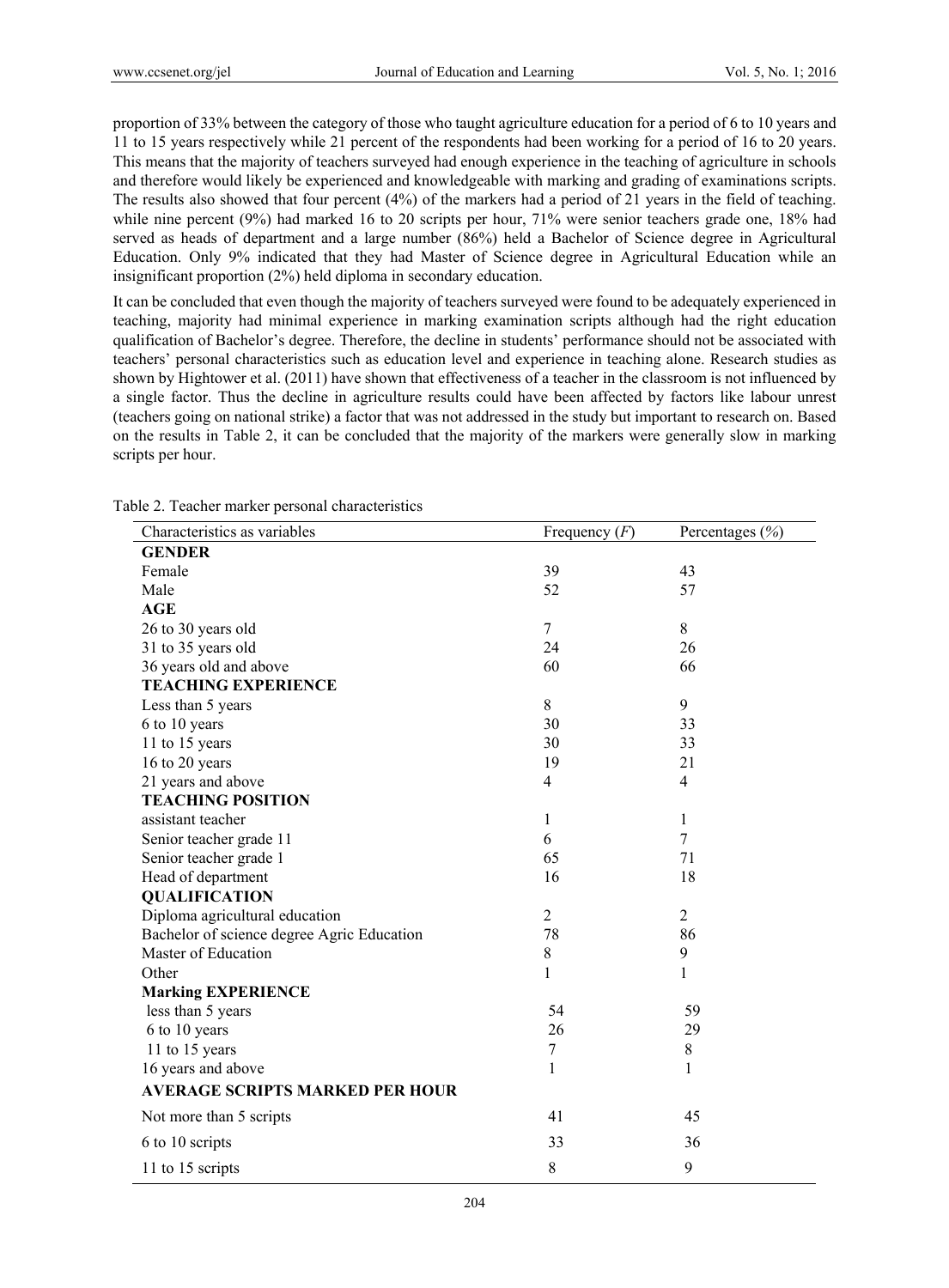2

## *3.2 Objective 2: Factors Perceived to Influence Students' Performance in Agriculture*

3.2.1 Factors Related to Students' Behaviors, Social and Economic

21 scripts and above

Table 3 show the variables related to students' behaviors, social and economic related factors. The teacher respondents surveyed indicated the level at which as examiners agreed or disagreed to listed characteristics. The factors that may have influenced performance of students in the BGCSE were listed and included students' previous results, peer pressure, junior certificate English results, parental guidance, attitudes toward the subject, socio economic status of family, their discipline, parent's education, distance from home, their absenteeism, previous school, participation in class teaching materials and students' handwriting. The overall means for these 14 individual variables were computed to obtain the average means of 3.84 and standard deviation of 1.02. Among the variables, the highest mean was recorded on criterion which reads; "students' *attitude towards the subject*" ( $\bar{x} = 4.45$ ;  $\sigma = .81$ ) followed by the *Absenteeism of student* ( $\bar{x} = 4.31$ ;  $\sigma = 1.05$ ). The result recorded low statistical mean on "*distance travelled by student to school*" ( $\bar{x}$  = 3.33;  $\sigma$  = 1.21). Based on these results, the majority of teachers perceived the students' behaviors to be highly influential on their performance. The results were in line with Nonis and Hudson (2006) who found that majority of college students have less time to study and as a result performance is affected.

| <b>Student related factors</b>          | <b>Level of Influence</b> |               |  |  |  |
|-----------------------------------------|---------------------------|---------------|--|--|--|
|                                         | Mean $(\bar{x})$          | $STD(\sigma)$ |  |  |  |
| Previous results                        | 3.67                      | 1.21          |  |  |  |
| Junior certificate English result       | 3.60                      | 1.23          |  |  |  |
| Parental guidance                       | 4.14                      | 1.03          |  |  |  |
| Students attitude towards the subject   | 4.45                      | .81           |  |  |  |
| Socio economic status of the family     | 4.03                      | .92           |  |  |  |
| Discipline                              | 4.37                      | 1.00          |  |  |  |
| Educational level of parent             | 3.76                      | 1.10          |  |  |  |
| Distance travelled by student to school | 3.55                      | 1.21          |  |  |  |
| Absenteeism of student                  | 4.31                      | 1.05          |  |  |  |
| Type of school previously attended      | 3.41                      | 1.11          |  |  |  |
| Peer pressure                           | 4.06                      | .88           |  |  |  |
| Level of participation in class         | 3.93                      | .97           |  |  |  |
| Teaching materials                      | 4.20                      | 1.01          |  |  |  |
| Student's handwriting                   | 2.57                      | 1.13          |  |  |  |
| Domain                                  | 3.82                      | 1.05          |  |  |  |

Table 3. Students' behaviors, social and economic related factors  $(N = 91)$ 

#### 3.2.2 Factors Related to Curriculum Issues

The results in Table 4 presented curriculum-related factors such as interpretation of examination questions by students, content validity of items (coverage of syllabus), clarity of examination items, grading of examinations, level of English language used, scorability and availability of agriculture textbooks, practical and theory components, inquiry based, lesson planning, teachers notes and teaching aids. All of the variables scored means above the average of 2.50 on a 5 point Likert scale. The overall average means  $(\bar{x}) = 3.84$  with a STD ( $\sigma$ ) of 1.04. The statement on *interpretation of examination* had the highest mean of Mean  $(\bar{x}) = 4.39$ ; Standard deviation (σ)  $=$  .75, followed by the statement on *availability of Textbooks* Mean ( $\bar{x}$ ) = 4.23; Standard deviation (σ) = .86. Third highest mean were on recorded on "*available teaching aids*" Mean ( $\bar{x}$ ) = 4.10; Standard deviation (σ) = .84, followed by *content validity* with Mean  $(\bar{x}) = 4.07$ ; Standard deviation  $(\sigma) = 1.04$ , *clarity of examination of items* Mean  $(\bar{x}) = 4.07$ ; Standard deviation (σ) = .93, and teachers notes scored a Mean  $(\bar{x}) = 4.00$ ; Standard deviation (σ)  $= 1.11$ . The results confirmed that the factors related to curriculum were highly perceived to contribute to the students' performance as shown in Agunloye (2011**)** and Waheed (2009).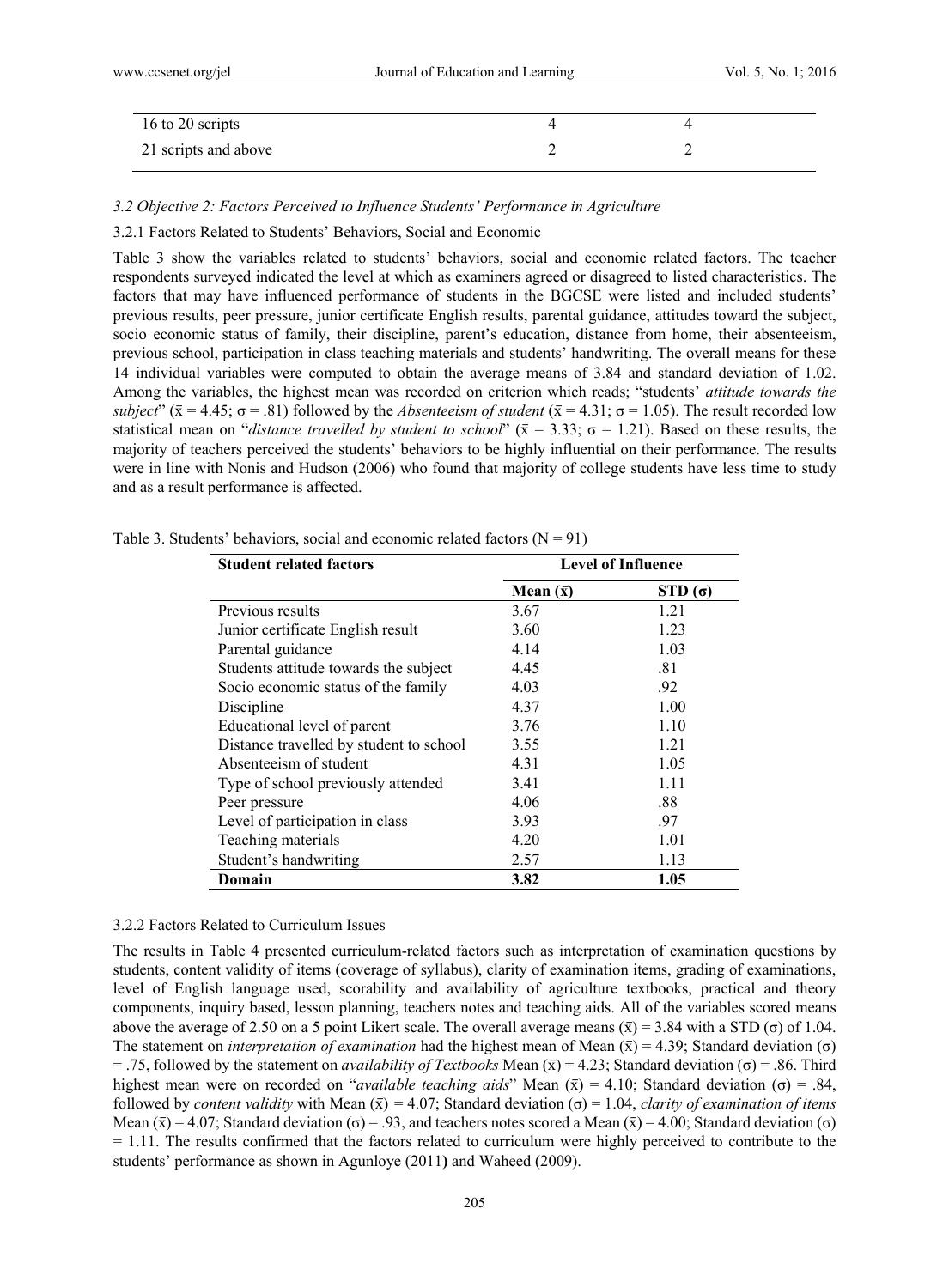| <b>Curriculum related factors</b>                 | Mean $(\bar{x})$ | $STD(\sigma)$ |  |  |  |  |
|---------------------------------------------------|------------------|---------------|--|--|--|--|
| Interpretation of examination<br>1.               | 4.39             |               |  |  |  |  |
| Coverage of subject content in the syllabus<br>2. | 4.07             | 1.04          |  |  |  |  |
| Clarity of examination of items<br>3.             | 4.07             | .93           |  |  |  |  |
| Grading of examinations<br>4.                     | 3.70             | 1.16          |  |  |  |  |
| 5.<br>Language used                               | 3.98             | .99           |  |  |  |  |
| Scorability<br>6.                                 | 3.47             | .93           |  |  |  |  |
| 7.<br>Theory component                            | 3.90             | 1.07          |  |  |  |  |
| Practical component<br>8.                         | 3.58             | 1.20          |  |  |  |  |
| 9.<br>Inquiry based                               | 3.49             | 1.09          |  |  |  |  |
| 10. Lesson plans                                  | 2.76             | 1.29          |  |  |  |  |
| 11. Teachers notes                                | 4.00             | 1.11          |  |  |  |  |
| 12. Available teaching aids                       | 4.10             | .84           |  |  |  |  |
| 13. Textbooks                                     | 4.23             | .86           |  |  |  |  |
| Domain                                            | 3.84             | 1.02          |  |  |  |  |

Table 4. Curriculum related factors on students achievement  $(N = 91)$ 

Scale:  $1 =$  Strongly no influence;  $2 =$  No influence;  $3 =$  Influence;  $4 =$  Moderate Influence.

#### 3.2.3 Factors Related to Resources and Infrastructure

Teacher markers were asked to indicate the level at which they agreed or disagreed with influence of resources and infrastructure related factors on academic performance of students in the BGCSE agriculture examinations. Table 5 showed results on assessment of examiners perceptions regarding variables denoted in this study as "*factors related to resources and infrastructure*". The results showed that examiners agreed that all the factors listed were found to have influence on students' performance in agriculture. The results showed that the highest mean were: *student teacher ratio* Mean ( $\bar{x}$ ) = 4.79; Standard deviation ( $\sigma$ ) = .53, followed by *time management* Mean ( $\bar{x}$ ) = 4.42; Standard deviation (σ) = .84, and feedback given with Mean ( $\bar{x}$ ) = 4.22; Standard deviation (σ) = .96. The least was on "*students' lockers*" with a Mean (x) = 2.67; Standard deviation (σ) = 1.33. The *student teacher ratio* as viewed by examiners to be highly influential among other variables in this construct. This could be true as the study by Moyles and Robison (2000) found that the high number of students to a teachers means that students spend too much of their time waiting for the teacher's attention resulting in insufficient guidance*.* This means that markers perceived highly the variable on students' teacher ratio to have influence on student's performance.

| <b>Resources related factor</b>   | <b>Level of Influence</b> |               |  |  |
|-----------------------------------|---------------------------|---------------|--|--|
|                                   | $M(\bar{x})$              | $STD(\sigma)$ |  |  |
| Cleanliness of learning classroom | 3.20                      | 1.17          |  |  |
| Sitting arrangement               | 3.03                      | 1.27          |  |  |
| Feedback given                    | 4 2 2                     | .96           |  |  |
| Student teacher ratio             | 4.79                      | .53           |  |  |
| Time management                   | 4.42                      | .84           |  |  |
| Punishment given to students      | 3.34                      | 1.19          |  |  |
| Time allocated for teaching       | 4.06                      | 1.15          |  |  |
| Chalkboard                        | 2.74                      | 1.34          |  |  |
| Desks available                   | 3.38                      | 1.29          |  |  |
| Students lockers                  | 2.67                      | 1.35          |  |  |
| Technology                        | 3.75                      | 1.16          |  |  |
| Domain                            | 3.66                      | 1.10          |  |  |

Table 5. Resources and infrastructure related factors on achievement  $(N = 91)$ 

Scale:  $1 =$  Strongly no influence;  $2 =$  No influence;  $3 =$  Influence;  $4 =$  Moderate Influence;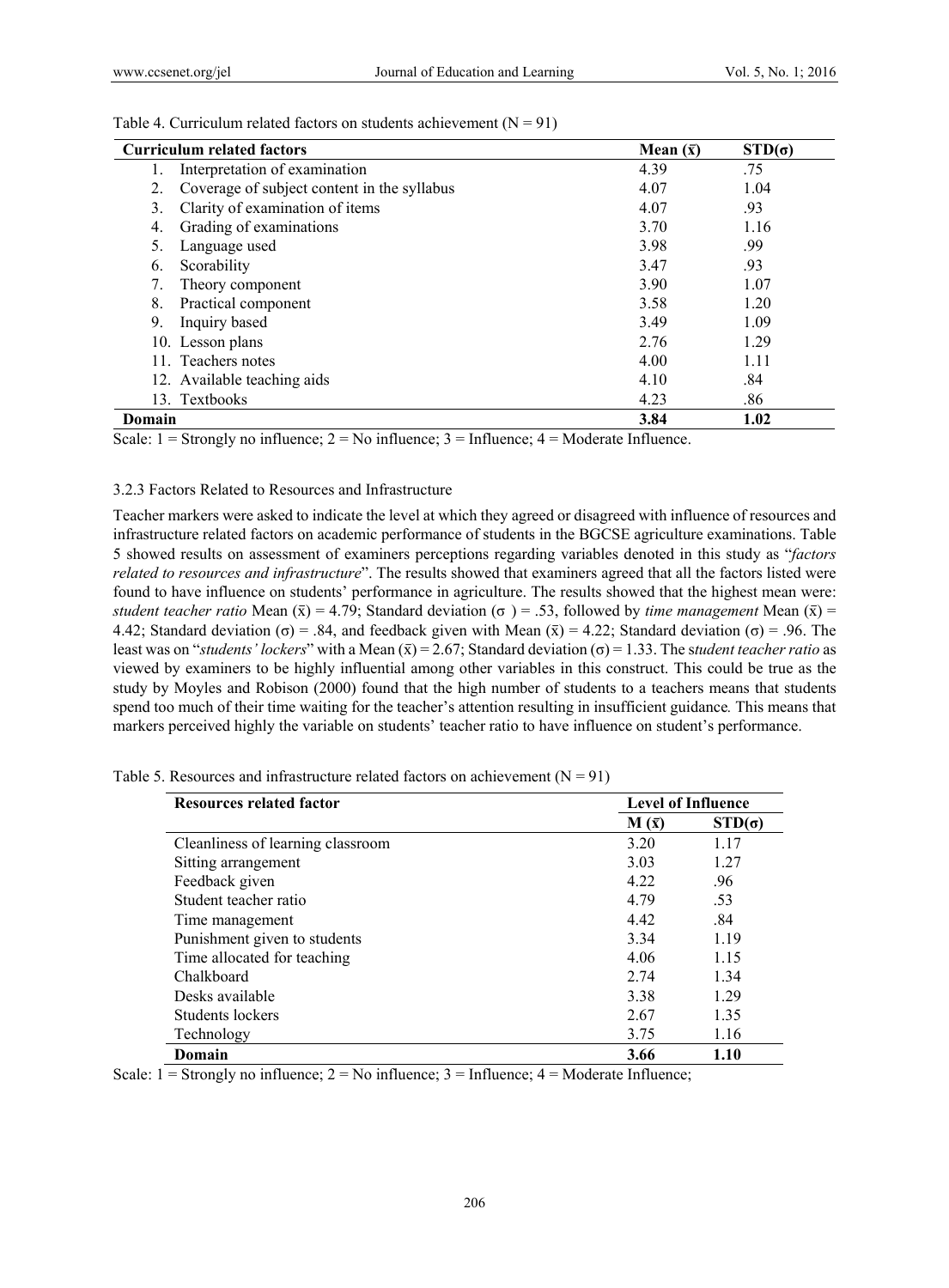## *3.3 Objective 3: Relationship between Respondents' Demographic Characteristics and Perceived Influencers*

#### 3.3.1 Respondents' Demographic Characteristics and Perceived Influencers

Table 6 presented the bivariate relationship between each of the variables. According to Davis (1971) a Pearson product moment correlation coefficient of .01-.09 represented a negligible relationship; .10 to .29 represented a low relationship and .30 to .49 represented a moderate relationship and .50 to .69 represented a substantial relationship while .70 and above represented a very strong relationship. Based on Davis (1971) there was negligible relationship between age and level of education, gender and the number of scripts marked and age, position held at school, and the number of scripts marked. Furthermore, results showed negligible relationships between resources available for teaching students in schools and the level of education of teachers and the script they mark per an hour. Other variables where the results showed a negligible relationship were between the center for marking and positions held by the teacher, teachers' education level and scripts marked; between examination center conditions and age and number of scripts marked.

This means the interrelationship between and among the variables did not have effect on the students' performance in the BGCSE agriculture results. Therefore, there is no way in which the results of students in agriculture could be associated with the interrelationship of the variables studied herewith.

Results also showed that several variables had moderate positive and negative relationships with one another such as gender of markers and their age; teaching experience and gender, education level acquired and age. The teachers marking experience had a moderate relationship with teaching experience. The number of scripts teachers marked with gender, students' characteristics, and issues related to curriculum. The students characteristics also had a moderate relationship with position held, education level and curriculum issues.

A substantial positive relationships were found on variables such as teaching experience with teachers' age and teaching positions; curriculum and resources available for teaching and examination related factors. This means teacher markers perceived the students' performance in agriculture to have a substantial positive relationship with teaching experience, age of the teacher position held and curriculum taught in schools as well as resources available for teaching. Further research in this area could shed light on this.

The results did not find any strong relationship among the variables studied. Majority, ten out of twelve of the inter-correlations between variables yielded positive moderate relationships while only two yielded negative coefficient values for moderate relationships. This means majority of the substantial relationships were positive thus implying that to a certain extent students' results were influenced by the factors studied.

|                   | $\boldsymbol{\mathrm{X}}^1$ | $\overline{\mathrm{X}^2}$ | $\overline{X}^3$ | $\text{X}^4$     | $\overline{X}^5$ | $\mathrm{X}^6$   | $\overline{X}^7$ | $X^8$ | $\overline{\mathrm{X}^9}$ | $X^{10}$ | $X^{11}$ | $\overline{X}^{12}$ | $X^{13}$ |
|-------------------|-----------------------------|---------------------------|------------------|------------------|------------------|------------------|------------------|-------|---------------------------|----------|----------|---------------------|----------|
| $X^1$             | 1.00                        |                           |                  |                  |                  |                  |                  |       |                           |          |          |                     |          |
| $X^2$             | .16                         | 1.00                      |                  |                  |                  |                  |                  |       |                           |          |          |                     |          |
| $X^3$             | .10                         | .67                       | 1.00             |                  |                  |                  |                  |       |                           |          |          |                     |          |
| $X^4$             | .08                         | .14                       | .40              | 1.00             |                  |                  |                  |       |                           |          |          |                     |          |
| $X^5$             | .07                         | .05                       | .09              | .28              | 1.00             |                  |                  |       |                           |          |          |                     |          |
| $X^6$             | .10                         | .47                       | .50              | .35              | .27              | 1.00             |                  |       |                           |          |          |                     |          |
| $X^7$             | .04                         | $\cdot$ 00.               | .12              | $\cdot$ .03      | .07              | .04              | 1.00             |       |                           |          |          |                     |          |
| $X^8$             | $\cdot$ .05                 | .09                       | $-24$            | $\cdot$ 19       | $\frac{17}{2}$   | $\frac{-36}{2}$  | $\overline{.18}$ | 1.00  |                           |          |          |                     |          |
| $X^9$             | .22                         | $-22$                     | .09              | $\cdot$ .02      | $\cdot$ 16       | $\cdot$ .07      | .23              | .27   | 1.00                      |          |          |                     |          |
| $\mathrm{X}^{10}$ | .01                         | $\cdot$ 14                | $-36$            | $\overline{.15}$ | $\cdot$ .07      | $\frac{-21}{2}$  | $\cdot$ .02      | .55   | .60                       | 1.00     |          |                     |          |
| $X^{11}$          | .40                         | $\overline{.12}$          | $-21$            | $\cdot$ .04      | .01              | $\cdot$ 17       | $\cdot$ .01      | .34   | .45                       | .65      | 1.00     |                     |          |
| $X^{12}$          | .02                         | $\cdot$ 18                | $-19$            | $\lceil$ .11     | $\cdot$ 03       | $\cdot$ 26       | .06              | .26   | .67                       | .49      | .52      | 1.00                |          |
| $X^{13}$          | $\cdot$ .03                 | $-21$                     | $\cdot$ 19       | $\cdot$ .03      | .03              | $\overline{.13}$ | .15              | .38   | .47                       | .46      | .63      | .49                 | 1.00     |

Table 6. Summary of bivariate inter-relationship between teacher demographic characteristics

 $\overline{X}^1$  = Gender (Nominal: 1 = female, 2 = male);  $X^2$  = Age (Nominal: 1 = Below 25 years old, 2 = 26-30 years old, 3  $= 31-35$  years old,  $4 = 36$  years old and above);  $X^3 =$  Teaching experience (Nominal:  $1 =$  Less than 5 years,  $2 = 6$ to 10 years,  $3 = 11$  to 15 years,  $4 = 16$  to 20 years,  $5 = 21$  years and above);  $X^4$  = Teaching position (Nominal:  $1 =$ Assistant teacher, 2 = Teacher, 3 = Senior teacher gade 2, 4 = Senior teacher grade, 5 = Head of Department);  $X^5$  $=$  Level of education (Nominal: 1 = Diploma secondary education, 2 = Diploma Agricultural Education, 3 = Bachelor of Science degree (Agric education),  $4 =$  Bachelor's degree (specify);  $X^6 =$  Marking experience (Nominal:  $1 =$  Less than 5 years,  $2 = 6$  to 10 years,  $3 = 11$  to 15 years  $4 = 16$  years and above);  $X^7 =$  No. of scripts marked (Nominal:  $1 = Not$  more than 5 scripts,  $2 = 6$  to 10 scripts per hour,  $3 = 11$  to 15 scripts per hour,  $4 = 16$  to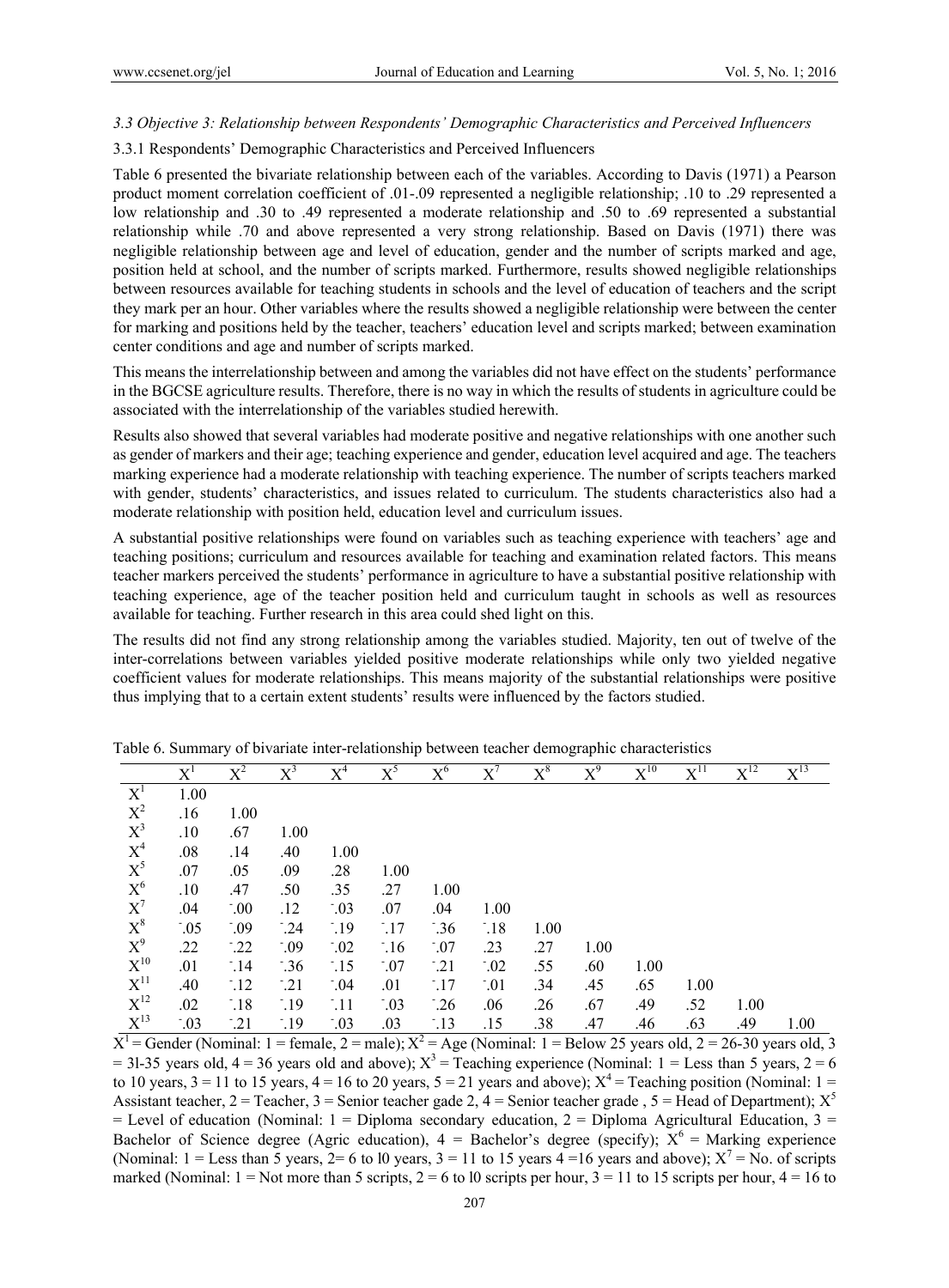20 scripts per hour,  $5 = 21$  scripts and above);  $X^8 =$  Student related factors( Interval: 1 = Strongly no influence; 2 = No influence;  $3 = \text{Influence}$ ;  $4 = \text{Modern}$  Influence;  $5 = \text{Strong influence}$ ;  $X^9 = \text{Current}$  related factors (Interval:  $I =$  Strongly no influence;  $2 =$  No influence;  $3 =$  Influence;  $4 =$  Moderate Influence;  $5 =$  Strong influence);  $X^{10}$  = Resources related factors (Interval: 1 = Strongly no influence; 2 = No influence; 3 = Influence; 4 = Moderate Influence;  $5 =$  Strong influence);  $X^{11} =$  Examination centre related factors (Interval:  $1 =$  Strongly disagree;  $2 =$ Disagree;  $3 =$  slightly agree;  $4 =$  Agree; 5: Strongly agree);  $X^{12} =$  Examiners related factors (Interval:  $1 =$  Strongly disagree; 2 = Disagree; 3 = slightly agree; 4 = Agree; 5 = Strongly agree);  $X^{13}$  = Examination marking venues related factors (Interval:  $l =$  Strongly disagree;  $2 =$  Disagree;  $3 =$  slightly agree;  $4 =$  Agree;  $5 =$  Strongly agree);

#### **4. Findings, Conclusions and Educational Implications**

The study found that the majority (57%) of agriculture teacher examiners was male, 66% were in the age range of 31 years old and above, and a large proportion (66%) had taught for a period of 6 to 15 years. The study also revealed that the majority of the markers had marked for a period of ten years and below with 59% in the range of five years and less. Among other factors, the study found that peer pressure: availability of teaching materials; absenteeism of students, socio economic status of children's families; students' attitudes towards the subject; and parental guidance had higher means implying that they have a positive contribution to students' performance.

The study found that agriculture teacher examiners who marked the 2012 agriculture examination scripts were moderately experienced in marking, majority were males, were senior teachers Grade I and their marking was a bit slow as they marked less than ten script within one hour. The study further revealed that the majority of agriculture teacher markers agreed that students' behaviors were highly influential in the BGCSE agriculture performance. Other factors found to influence students' performance in agriculture results as revealed in the study were, curriculum related factors, resources and infrastructure for teaching. The finding were closely related to findings of Legotlo, Maaga, and Sebego (2005), Hammond and Post (2000), whose concerns were that the key stakeholders were parents, teachers, students themselves, and the leadership such as principals. The study also found that several variables had negligible to moderate positive as well as negative relationships with one another such as gender of markers and their age; teaching experience and gender, education level acquired and age. Therefore the interpretational correlations did not find strong relationship among the variables studied.

#### **References**

- AAAE. (2011). *National Research Agenda: American Association of Agricultural education Research priority areas for 2011-2015*. Retrieved from http://aaaeonline.org/files/research\_agenda/AAAE National Research Agenda (2011-15).pdf
- Agunloye, O. O. (2011). Turning Around Chronically Low-Performing Schools: A Diagnostic Framework and Conceptual Model. *American International Journal of Contemporary Research*, *1*(3).
- Alam, G. M., Hoque, K. E., Khalifa Md, T. B., Siraj, S. B., & Ghani, M. F. B. B. A. (2009). The role of agriculture education and training on agriculture economics and national development of Bangladesh. *African Journal of Agricultural Research*, *4*(12), 1334-1350. Retrieved December, 2009, from http://www.academicjournals.org/AJAR ISSN 1991-637X © 2009 Academic Journals
- Baboki Kayawe Staff Writer. (2012). *BGSCE results: A sad reality*. Retrieved from http://www.mmegi.bw/index.php?sid=1&aid=648&dir=2012/February/Monday20/
- Darling Hammond, L., & Pst, L. (2000). Inequality in teaching and schooling: Supporting high-quality teaching and leadership in low-income schools. In D. Richard, & R. D. Kahlenberg (Eds.), E*xcerpted from A Notion at Risk: Preserving Public Education as an Engine for Social Mobility*. Retrieved from http://www.teaching-point.net/News/LDH-Post-Inequality.pdf
- David, A., Kolb, D. A., Boyatzis, R. E., & Mainemelis, C. (1999). *Experiential Learning Theory: Previous Research and New Directions*. Retrieved from http://www.d.umn.edu/~kgilbert/educ5165-731/Readings/experiential-learning-theory.pdf
- Davis, J. A. (1971). *Elementarv survey analvsis*. Englewood, NJ: Prentice-Hall.
- Edelson, D. C. (1997). Realizing Authentic Science Learning through the Adaptation of Scientific Practice. *International Handbook of Science Education*.